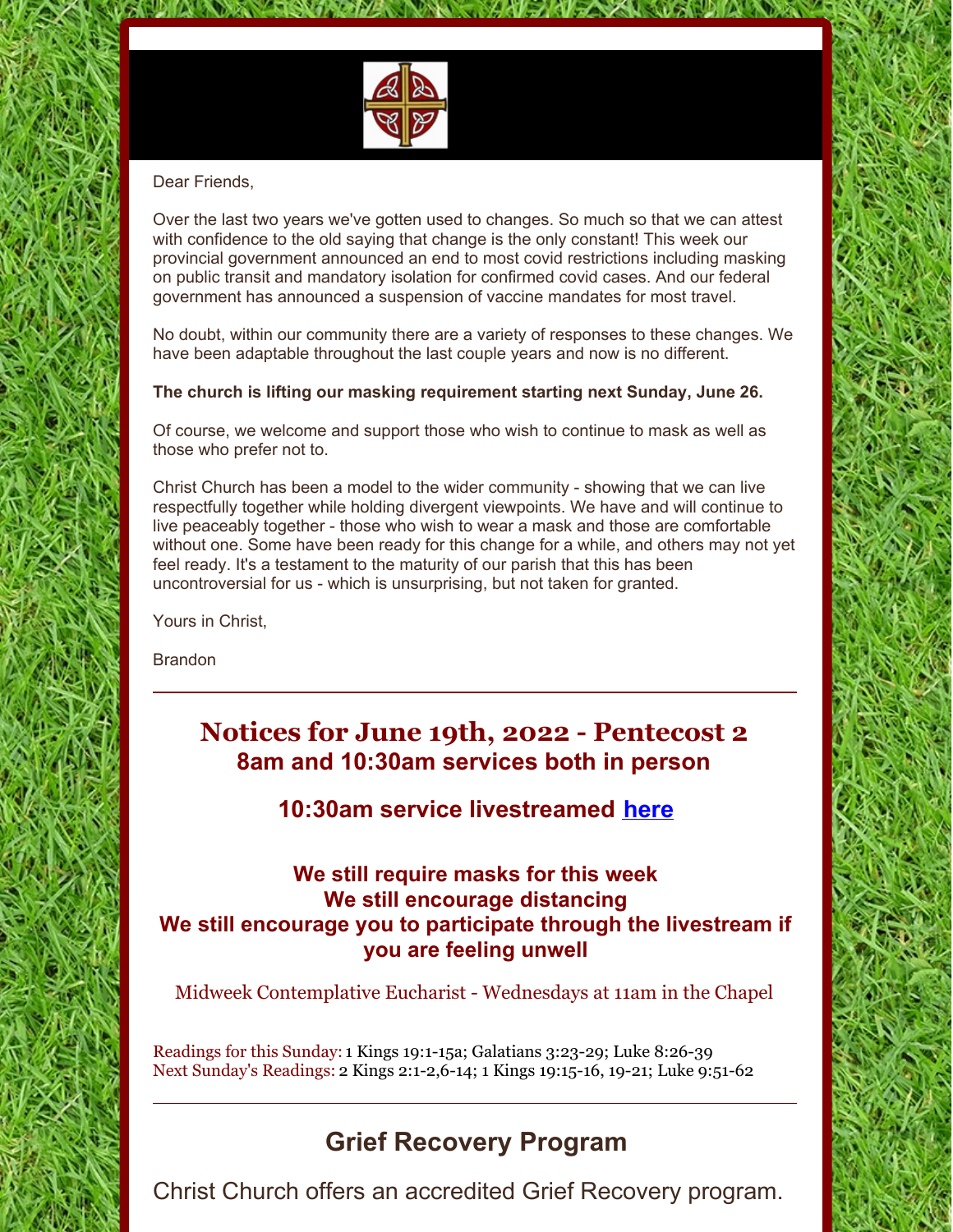The full program is 6 sessions. For program alumnae wishing to complete another relationship there is a short 2 week program. Please contact the office to indicate your interest or for further information. We will schedule the programs based on participants and facilitators availability.

Click on the link below and you will be directed to Christ Church's home page and select Spiritual Formation/Grief Recovery for information

Thanks ! Nancy Stapley

**Grief [Recovery](https://www.christchurchcalgary.org/)**

## **Fresh Start 13th Month Giving Campaign**

As we approach our fiscal year end (June 30) we are facing a deficit.

The corporation of Christ Church is calling for a 13th month campaign, and invite you to consider making your monthly donation twice this month.

We have the chance to start fresh as we come into the summer after what felt like a long winter. As we bring back more of our programming. As we look to restore the position of Children, Youth, and Family Ministry Coordinator. Starting fresh, putting the past couple of years behind us, and putting the resultant financial deficit behind us, will allow us to thrive into a new future. So please consider making an extra gift this month based on your ability to give.

# **Baptism**

We are excited to announce that at our 10:30am service on the 26 of June we will be celebrating the sacrament of Holy Baptism. If you yourself are considering being Baptized or having your child Baptized there are still spots available for the 24 of July at our 10:30am Service and at our 2pm Service. Please contact Rev. Wilcox at the Church for more information.

# **Kids Church is Back!**

Kids Church (Sunday School) and nursery are back at the 10:30am service.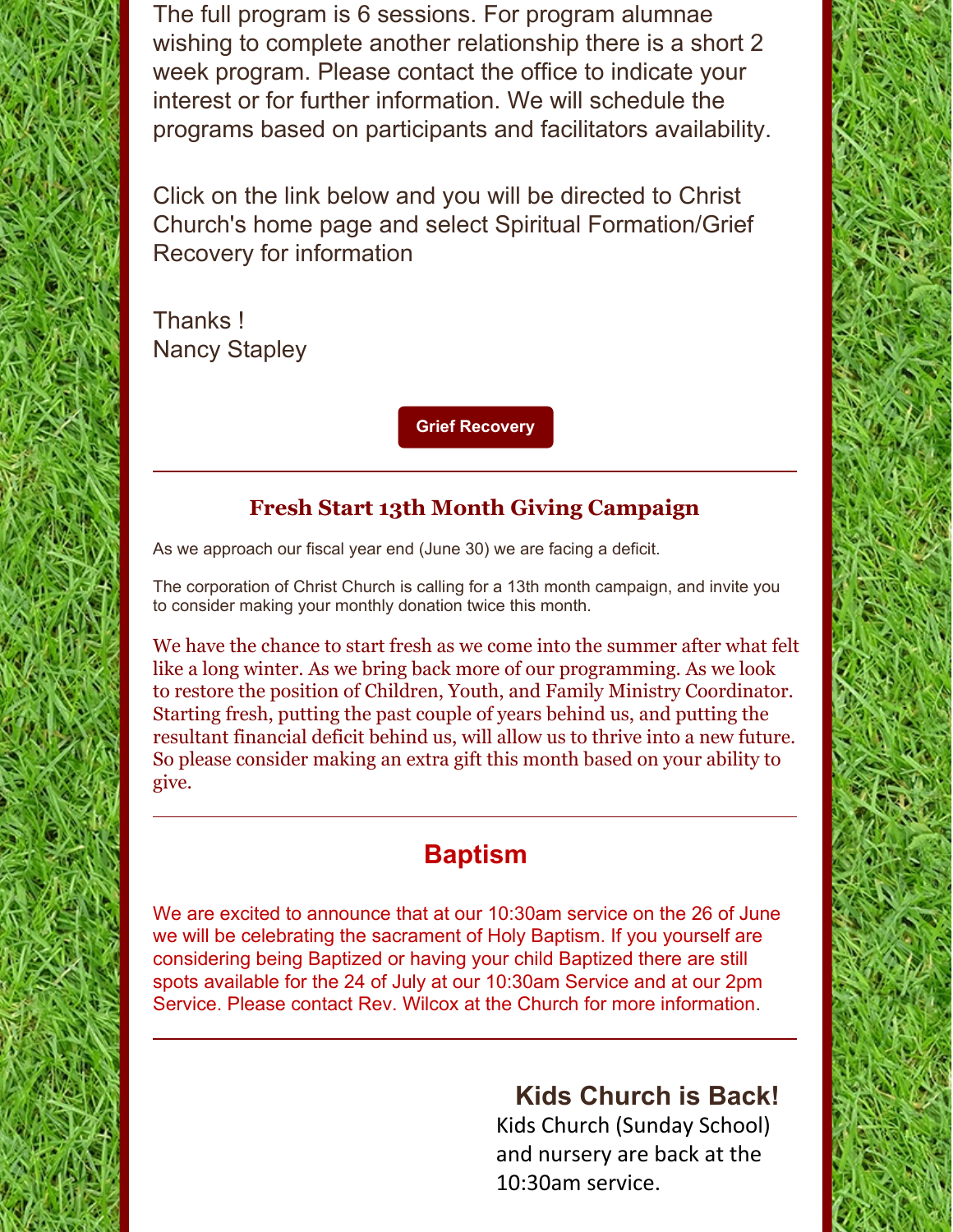

## **Joyful Giving Pledge Drive**

Your pledge helps us plan our budget for next year, and it helps you plan your giving intentionally.

We have much to be thankful for and our offerings, in addition to providing what we need to run the church, are our expression of gratitude to God for all of the blessings in our lives. Please send your pledge in to the office by **June 30th**.

As you prayerfully consider your pledge for the coming fiscal year, please also read our [narrative](https://files.constantcontact.com/ddb71f33401/a14489c9-b306-48b3-b824-0b397241aecd.pdf?rdr=true) budget which shows how money given to the church spreads out into our various ministry areas, as well as the 7 year financial trends.

# Chapel Altar Flowers

If you would like to purchase flowers for June 26th for the Chapel please contact the office at 403-243-4680 or email office@christchurchcalgary.org

## **News from the Outreach Network**

## Exciting news.

The Shalygina family have arrived. John Mendham is hosting this family who arrived at the Calgary airport on Thursday June 9. John reports that the family is settling in very well. Sergii (father) has a job already and starts in the next few days working in roofing. Tanya (mom) is looking into work in the hospitality industry. The girls have been assessed at the Welcome Centre for CBE schools. Kamila (15) will start school in the fall. Alisa (9) will begin school at Earl Grey school very soon. Many tasks have been accomplished or are in progress. The family was fortunate to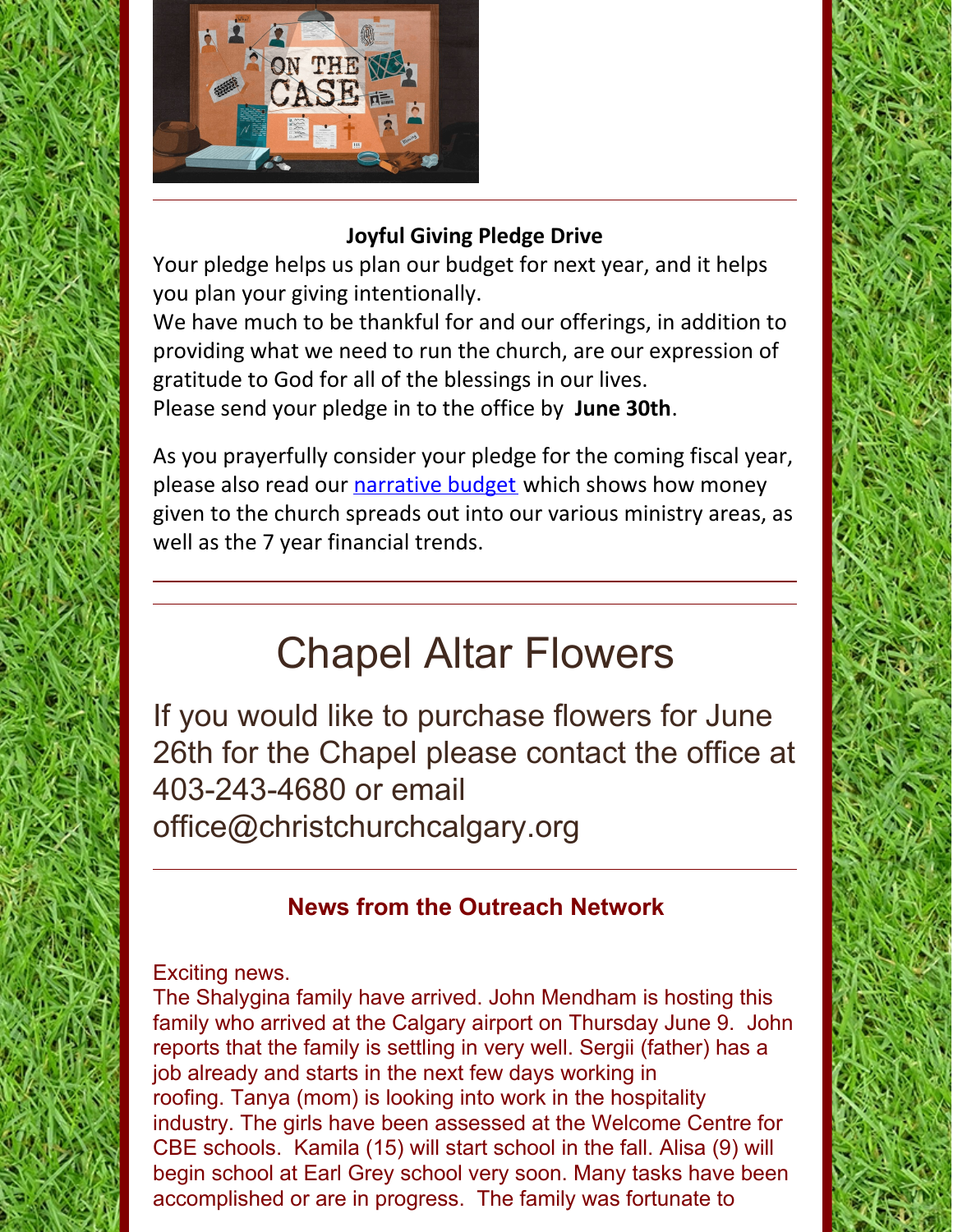receive a generous donation of furniture to assist them in setting up an apartment in the near future. They also have been given bicycles which John reports are being well used. Many thanks to members of the congregation and Outreach Network who have assisted John in helping this wonderful family. The Shalygina family is accompanied by their dog Boni who is also settling in well (isn't it wonderful that John is a vet!).

Merzaiee family. - Ismail has a job interveiw at the Cargill meat plant in High River. Nilab is in training at Tim Hortons. She is being paid for the training which will end in early July and then will be working part time.

We are looking at possible summer camps for Parwana, Abrahim and Yalda.

Hamnawa family. - Naveed is training to be a drywaller. He will finish his training and then will start paid employment. Mom is due with baby 4 in October.



## **Ways to Give**

**There are several options for you to send your gifts :**

**Giving envelopes:** contact us to obtain yours

**Annual Pledge Form:** contact us or visit **christchurchcalgary.org**

#### **eTransfer** to: **treasurer@christchurchcalgary.org**

Please note: No password or security question is required Add your name and any designation for your donation in the Memo/Notes area when when you create the eTransfer.

**Credit/Debit Online** with **https://pushpay.com/g/christchurchcalgary** Text the message 'Pushpay' to phone #77977

## **Thank you for your support!!!**

# Flower Memorials

The flowers at the Altar are given to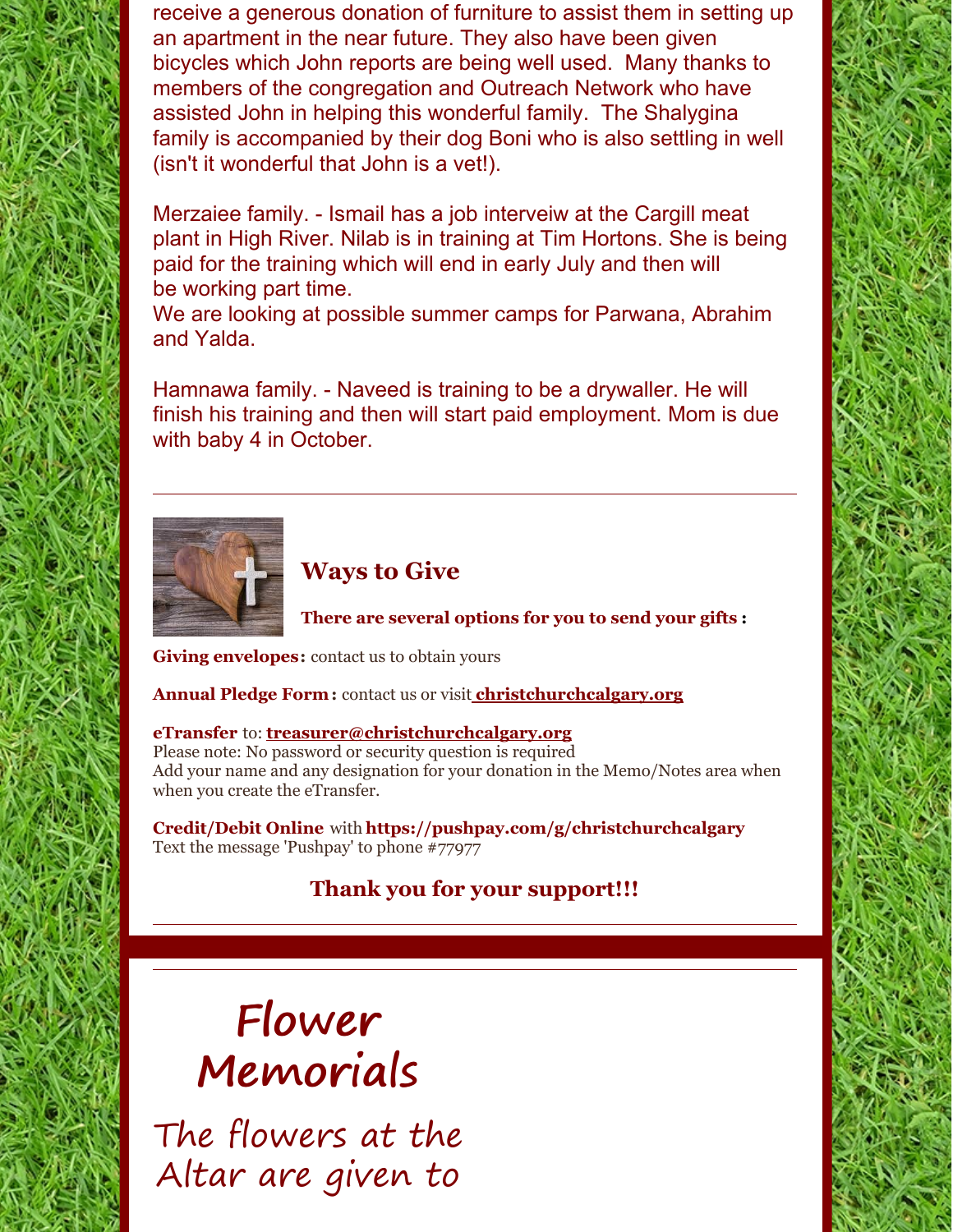the Glory of God and with Thanksgiving for my family from Shirley Lawrie

The flowers at the Chapel are given to the Glory of God and in Thanksgiving for all my family near and far, praying for blessings and good health always from Cynthia and family



## **The Power of Prayer**

#### **Forward Day by Day Prayer books for May/June/July ~Now available to be picked up at the office.**

Additional prayer resources can be found on Forward Movement's website: [https://prayer.forwardmovement.org/forward\\_day\\_by\\_day.php?](https://prayer.forwardmovement.org/forward_day_by_day.php?d=29&m=4&y=2020) <u>d=29&m=4&y=2020</u>

#### **The Parish Prayer Chain**

Have a friend who needs someone to pray for them? Our prayer chain does